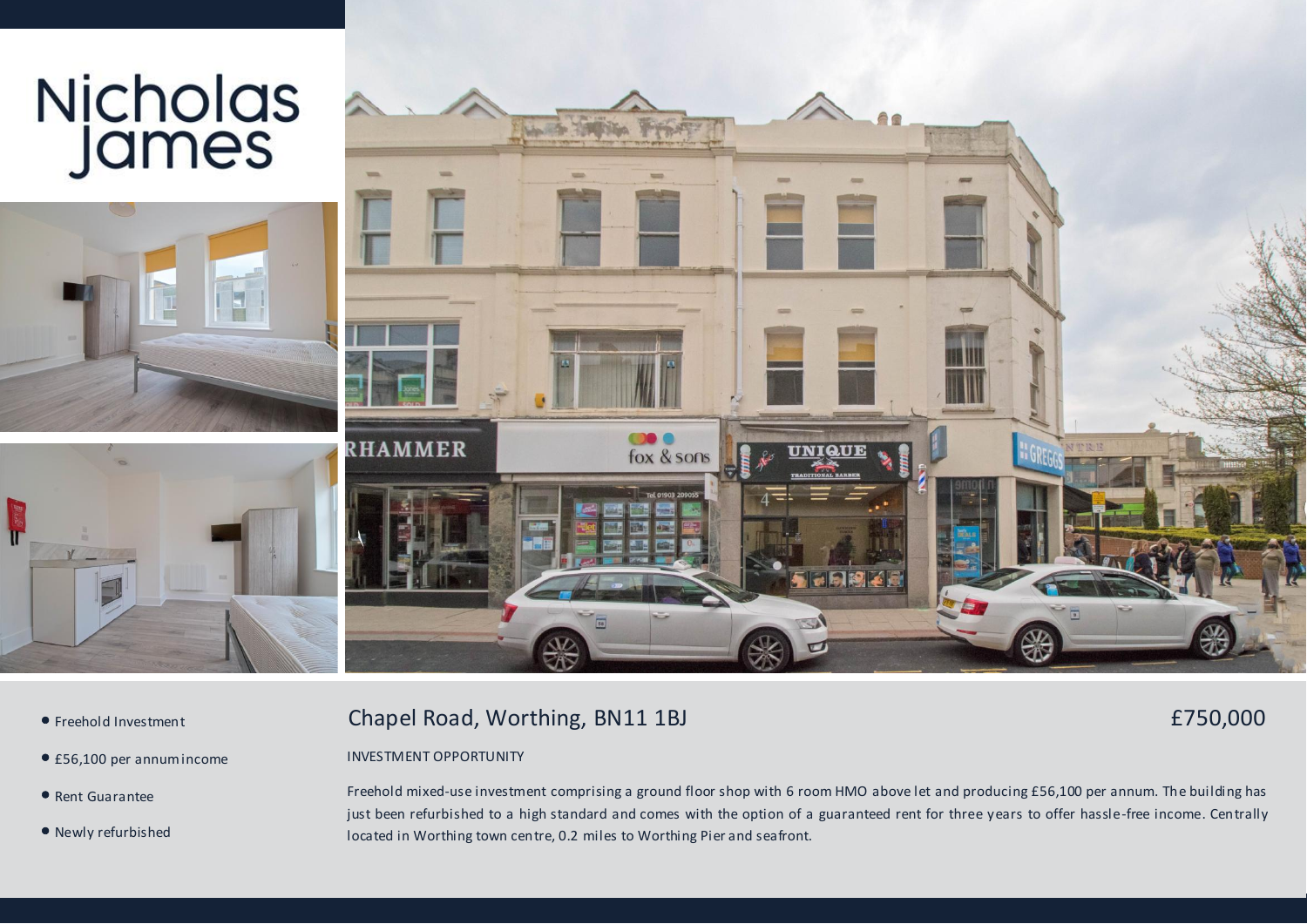#### Shop

The ground floor is let to a barber shop on a 10 year lease from 27th October 2020. There is a tenant only break clause at year 2 and a landlord break clause at year 5. The current rent is £9,000 per annum however increases to £10,000pa for the second year, £11,000pa for the third, fourth and fifth year and £12,000pa for the years following.

#### HMO

The HMO is arranged over 4 storeys with a shared living room and laundry facilities on the ground floor, with 6 bed/sitting rooms over with two full shower rooms.

The rooms are in the process of being let however when fully let will produce an income of £47,100 per annum. Please ask for an up-to-date rent schedule.

Each of the rooms have been refurbished to a high standard and come with a kitchen area, television and WIFI.

Total rent £56,100 per annum.

#### Guaranteed rent

There is an option to purchase the property subject to a 3 year lease of the whole building at a rent of £46,500 per annum. This offer will include payment of electric, water, council tax, broadband, management charges, interior repairs and void periods. The purchaser will be responsible for external repairs only, however the exterior has very recently been refurbished and decorated.

This is a fantastic opportunity for a 'turnkey' investment with income from day one.

#### PRICE £750,000









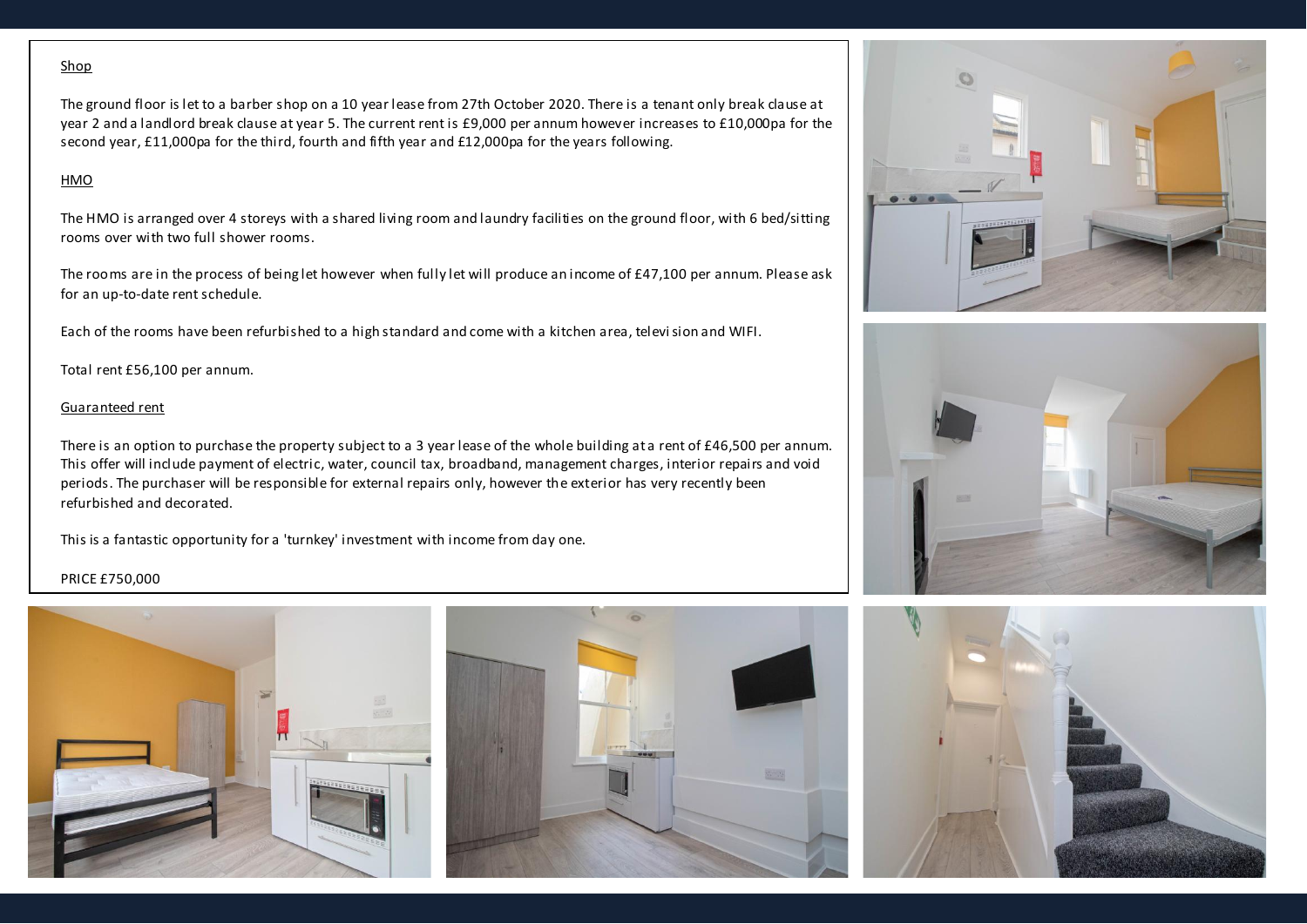